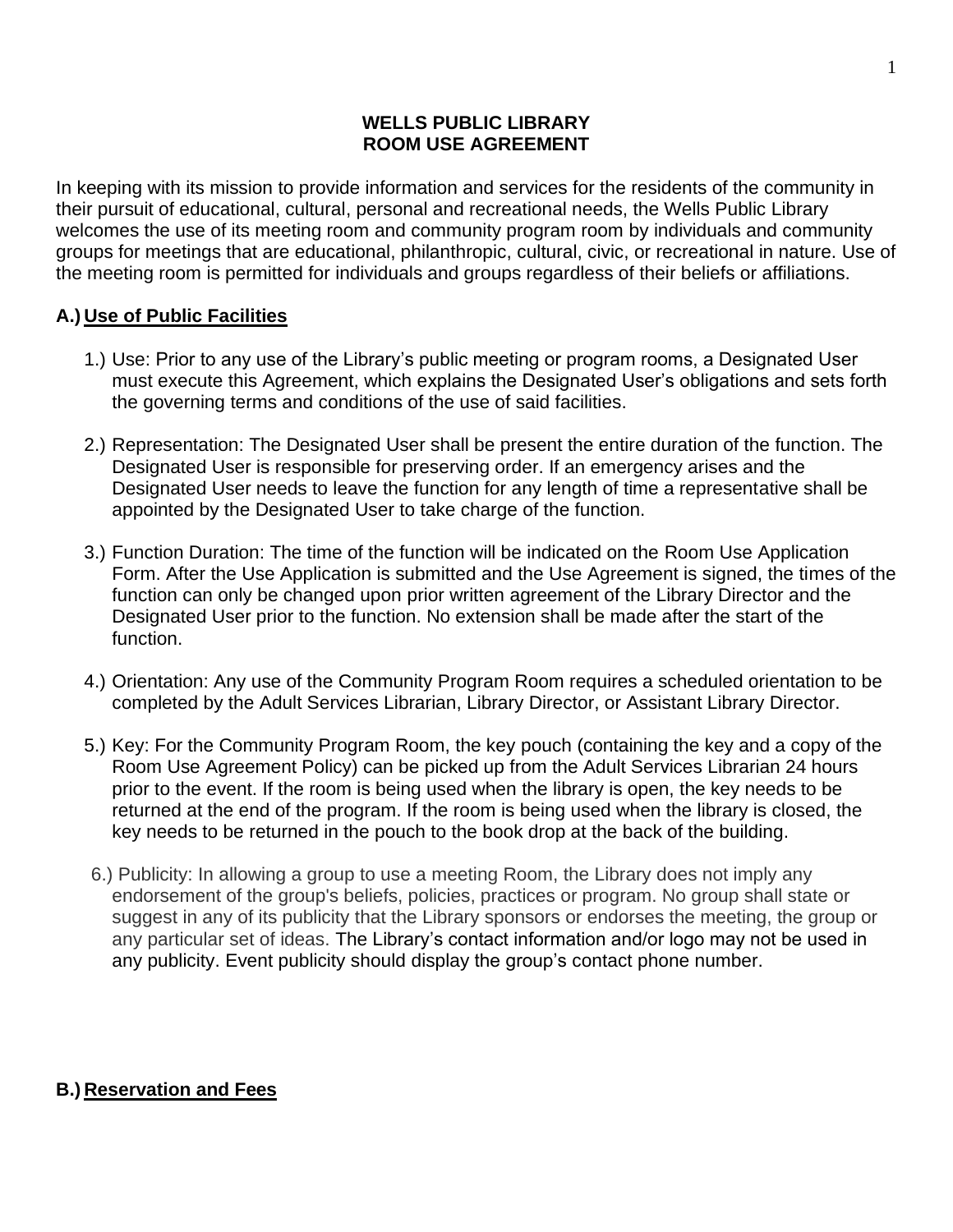- 1.) Reservations: No reservations will be considered complete until a Wells Public Library Application for Library Room Use and this Wells Public Library Room Use Agreement are completed and signed by the Designated User and the Library Director or their designee. You may use our online reservation system to see what days/times may be available and to temporarily reserve a spot. To secure your reservation, a minimum of 50% of the Facility Use Fee and the full Security Deposit must be paid. Any remaining balance due must be paid thirty (30) days prior to your event. If the reservation is made within 30 days of the event, then full payment is expected at the time of reservation confirmation. (This fee is non-refundable unless the reservation is cancelled 30 or more days prior to the date of the function).
	- a. No group may consider the library a permanent meeting place.
	- b. We will take reservations up to 3 months in advance.
	- c. Reservations for multiple dates may take place within the three month period using one Room Use Application and Room Use Agreement
	- d. Events may occur between 9:00am and 10:00pm
- 2.) Fees: Applicable Use Fees are specified on the Wells Public Library Room Use Application. Anyone wishing to have fees waived shall present their request to the Library Director. Functions that are sponsored by the Wells Public Library, the Town of Wells, or are educational, philanthropic, cultural, or civic in nature are exempt from fees. Non-profits may be asked to show proof of their tax-exempt status.
- 3.) Security Deposit: A refundable Security Deposit above and beyond the Room Use fee will also be paid in full at the time of the orientation. The Security Deposit is equal to 50% of the Room Use Fee. The Security Deposit may be used by the Library to repair any damage caused to the public facility as a result of its use by the Designated User or his/her agents, employees, guests, or invitees. The Security Deposit shall be returned to the Designated User within 30 business days after the function in the event that all conditions of the Public Facility Use Agreement have been met. At the discretion of Library Director, a security deposit may still be required to use the Community Program Room, even if the use fees have been waived.

Admission: Only those events directly benefitting the Town or the Wells Public Library may charge admission. Members of the Library Board of Trustees or members of the Friends of the Library, acting for their respective groups can sell merchandise on Library property and all profits realized must accrue to the Library. All other sales must comply with the library's solicitation and petitioning policy.

# **C.) Acceptable Use and Care of Facilities**

1.) Use of the meeting room must not disturb or disrupt Library patrons in their customary use of library facilities, interfere with staff in the performance of their duties, or endanger Library patrons, facilities, or staff. All meeting room users are required to comply with the Library's Behavior Policy. By signing this Agreement, the Designated User acknowledges that he or she has read said Policy and will ensure that all guests, invitees, agents, employees, officers and directors will comply with it.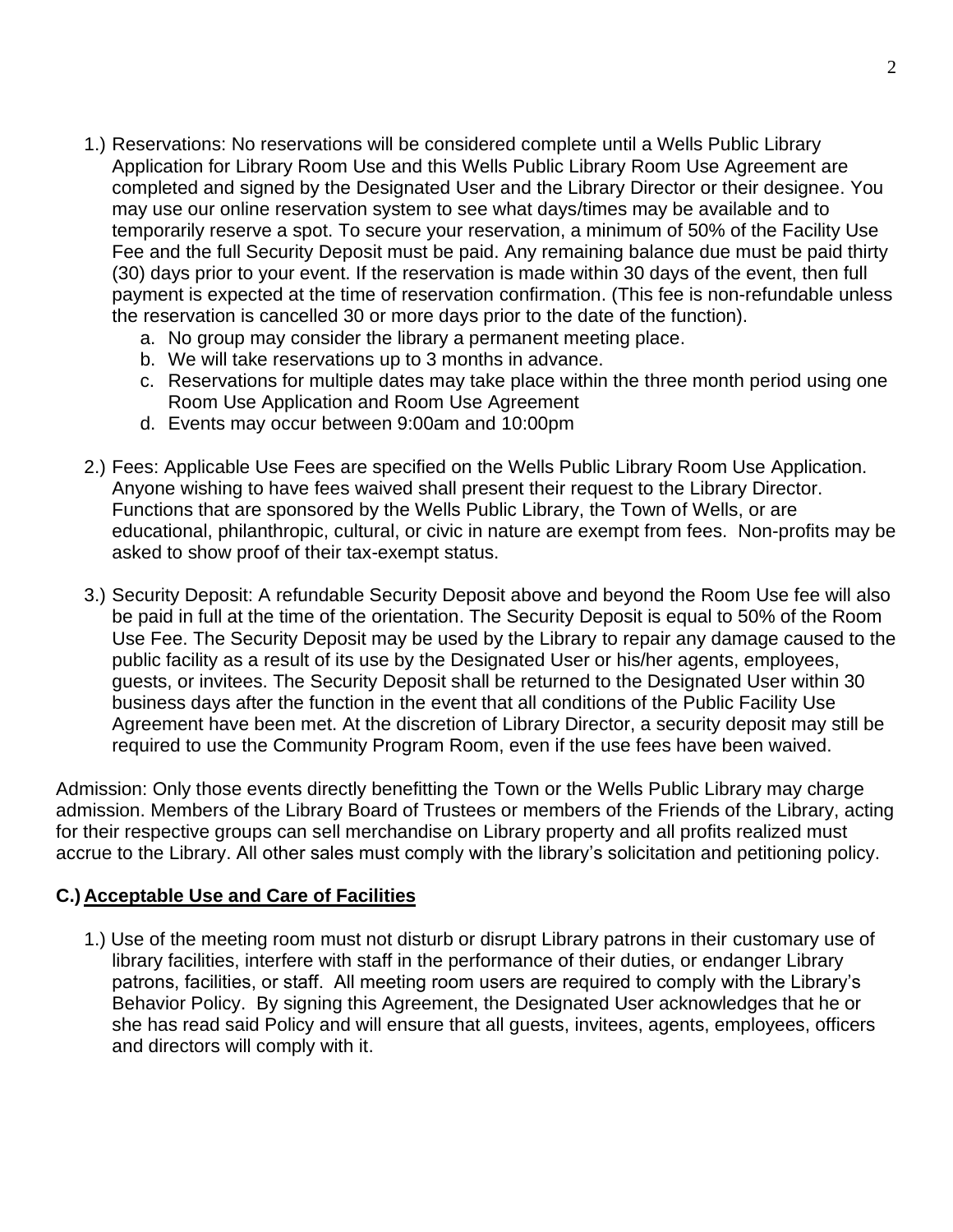- 2.) Parking: All function parking must take place in designated areas. There is no parking on any street in the Town of Wells unless prior approval from the Board of Selectmen is obtained.
- 3.) Decorations: The method of installation of all decorations shall be approved by the Library Director or their Designee. No staples, tacks, nails, or other materials that may cause permanent damage shall be used to fasten or affix anything to any Town structure.
- 4.) Furnishing and Fixtures: No furnishings or fixtures shall be removed, moved or installed without prior approval of the Library Director or their designee.
- 5.) Damage: Any damage to the facility structure, grounds, or any part thereof, caused directly or indirectly by the designated User or his/her agents, employees, guests, or invitees, shall be the direct responsibility of the Designated User. The Designated User shall be obligated to pay an amount as determined by the Town of Wells necessary to correct the damages.
- 6.) Doors and Windows: All doors and windows must remain closed during all functions.
- 7.) Prohibited Areas: Entry into any portion of the facility that is not included in the Room Use Application is prohibited when the library is closed to the public.
- 8.) Storage: Property of the Designated User or his/her agents, employees, guests, or invitees will not be stored in or at any public facility without prior approval. The Town accepts no liability for loss or damage to items being stored.
- 9.) Technology: The Community Program Room has a computer, projector, document camera, and a hookup for personal laptops. If you'd like to use this technology, please note so on your application and schedule an appointment with library staff. We require one scheduled walkthrough of how to use the technology in the room during business hours. Due to limited staffing hours, we cannot provide technical assistance or tutorials during your room rental period. If the library is open, we can confirm that the technology is working. If it is after hours, we cannot provide any assistance.
- 10.) Cleaning: It is the responsibility of the Designated User to restore the function site to its original condition. Failure to clean the areas used for the function (including the removal of all decorations, refuse, bottles, cans, etc.) will result in a forfeiture of your Security Deposit. If your fee was waived, future use of the room may be denied if the room is not restored to its original condition and the Designated User shall be obligated to pay an amount as determined by the Town of Wells necessary to clean the facility used.
- 11.) Trash removal: At the conclusion of your function all garbage and refuse must be taken off site to be properly disposed. .
- 12.) Securing the facilities: At the conclusion of the function, it is the responsibility of the Designated User to secure the facility including locking the door and setting the alarm.

#### **D.) Alcohol, Tobacco, Drugs, and Firearms**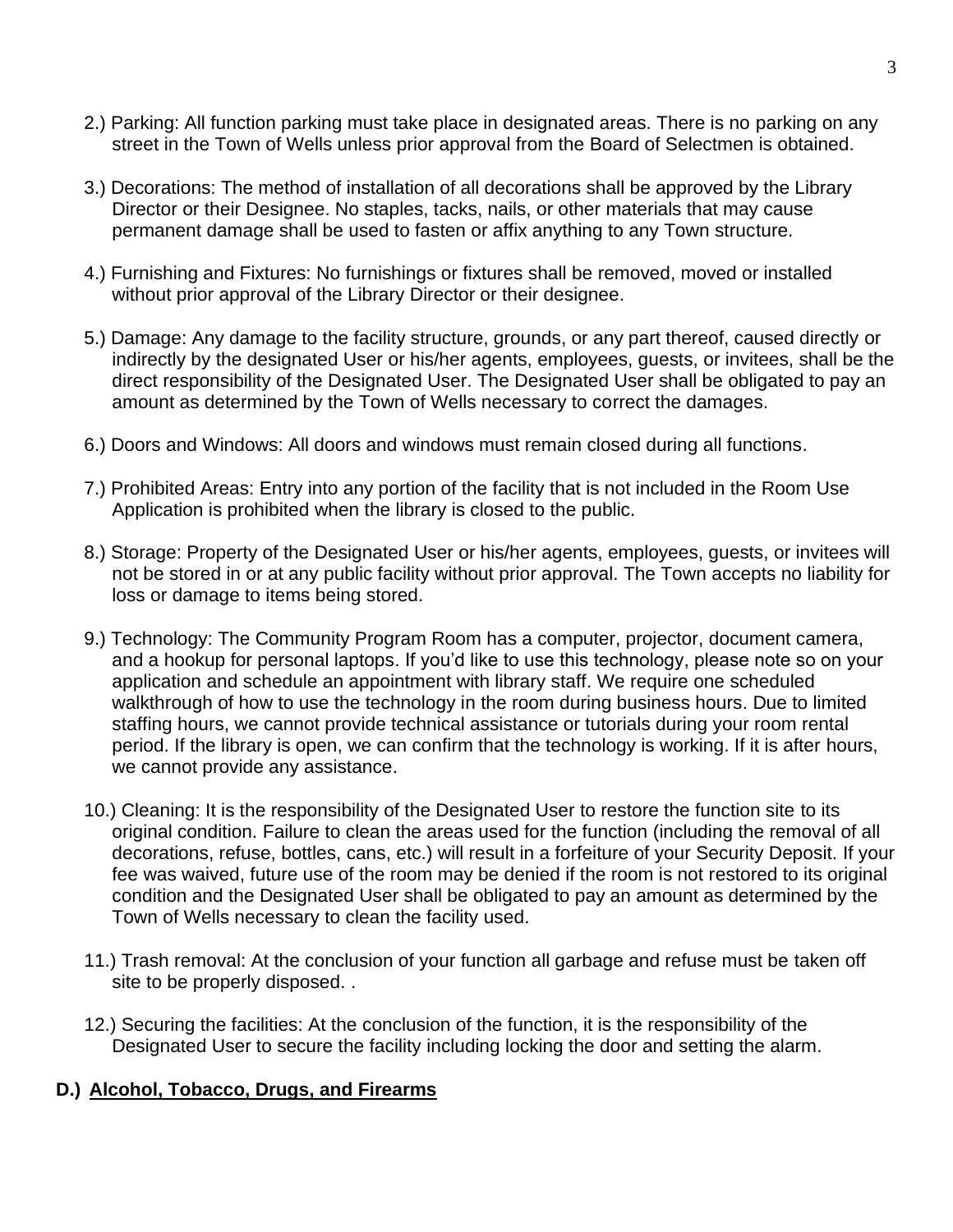- 1.) Firearms: The possession and carrying of firearms is permitted only to the extent allowed by Maine law.
- 2.) Smoking and the use of marijuana and tobacco products: There is no smoking or use of any tobacco or marijuana products at any Town of Wells properties, including the Wells Public Library.
- 3.) Drug Use: Anyone attending the function observed using any illegal drugs shall be removed immediately from the Town property. Drug use may be cause for immediate termination of the function.
- 4.) Alcohol: No alcoholic beverages are to be consumed or brought onto or into any Town facility unless designated on the Public Facility Use Application. Anyone violating this section or section D5 of this Agreement shall be removed immediately from the Town property and could be cause for immediate termination of the function.
- 5.) Alcohol Approved Functions: Alcohol may be approved to be served at the Community Program Room after normal library hours. **The serving and sale of alcoholic beverages can only be provided and served by a State of Maine licensed caterer or bartender who carries off-site liquor liability insurance with a minimum of \$1,000,000 per occurrence**. All required certificates of insurance must be sent to Wells Public Library, 1434 Post Rd., Wells, ME 04090 by the Designated User's insurance company. Failure to provide necessary documentation will result in the Town of Wells canceling the function.
	- a. The Wells Police Department shall be notified of the time and place of any function where alcohol is permitted. The Chief of Police will determine whether an officer is required for the function (see Section E4)
	- b. All necessary certificates of insurance must be on file with the Town at least thirty (30) days prior to the date of the function.
	- c. At no time shall any alcoholic beverages or their containers be taken outside any public facility or designated area specified on the Library Room Use Application.
- 6.) Groups may use the library after-hours. The Program Room has a separate entryway with access to two restrooms while locking off the rest of the library. A temporary alarm code and key will be given to the Designated User.

# **E.) Federal, State and Local Laws and Regulations**

- 1. Laws: The Designated User or his/her agents, employees, guests or invitees shall comply with all federal, state, and local laws and Town ordinances.
- 2. Noise: All Designated Users or his/her agents, employees, guests or invitees, including entertainment must abide by the Town of Wells "Noise Ordinance."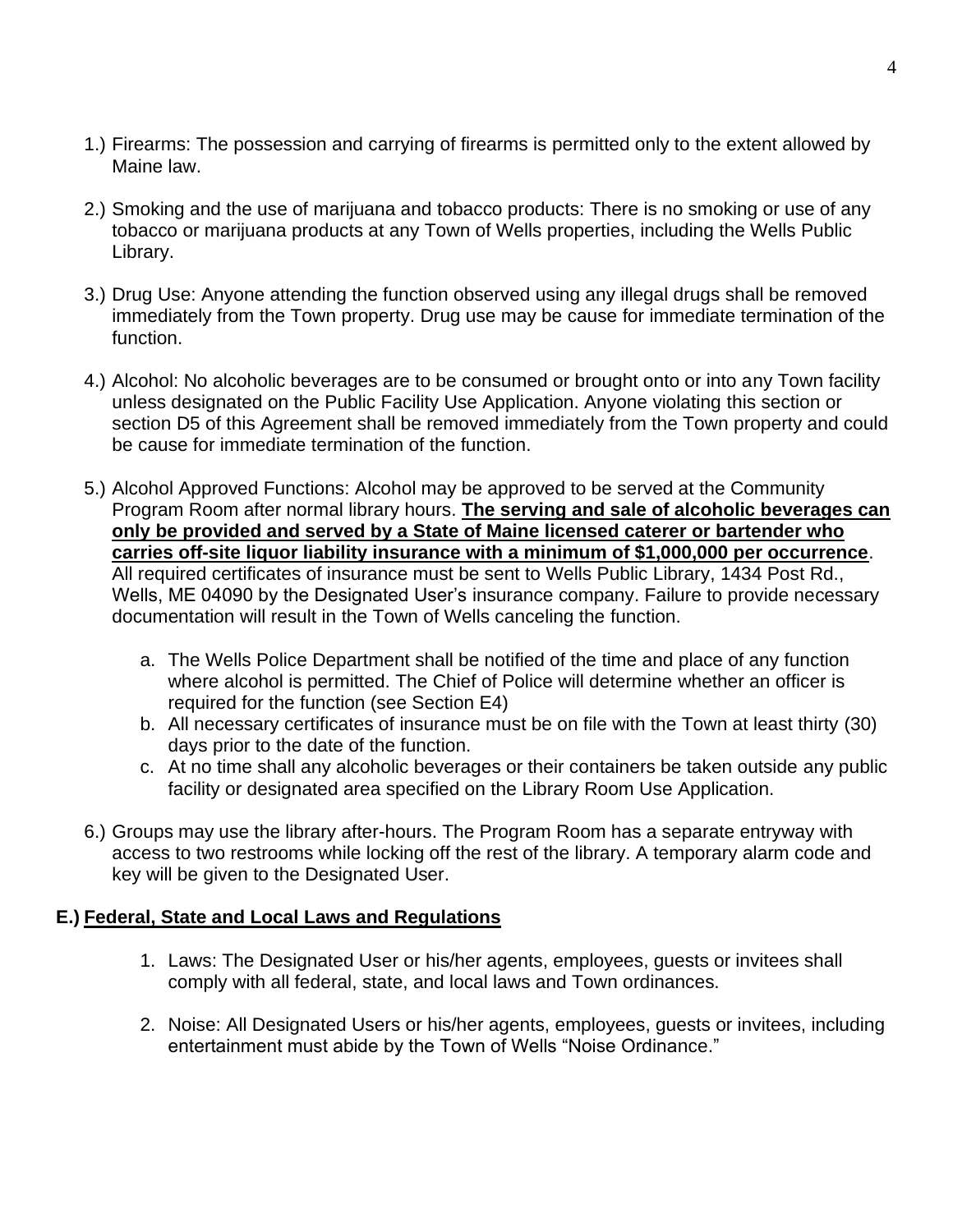- 3. Permits and Licenses: It shall be the responsibility of the Designated User to obtain all permits and licenses as required by the State of Maine and Town of Wells.
- 4. Police: All functions that require a police officer as determined by the Chief of Police or his/her designee will require an hourly charge with a four (4) hour minimum per police officer. This includes the entire time the police officer is on duty, including pre and post function hours as required. These funds are paid directly to the Wells Police Department.
- 5. Taxes: The Designated User or his/her caterer shall pay and collect any applicable sales and meal taxes on food and non-alcoholic beverages served.
- 6. Gain: No Town facility, including the library, shall be used for personal or commercial gain.

#### **F.) Additional Agreements**

- 1. Assignment: The reservation on the Room Use Application is for the specific purpose, date and time designated. The Room Use Application may not be transferred to any other person, corporation, group or other entity or applied to any other Town facility.
- 2. Violation: The Town of Wells reserves the right to cancel the function at any time, even when it is in progress, should the terms of the Library Room Use Agreement be violated by the Designated User or his/her agents, employees, officers, directors, guests or invitees. This decision may be made at the Town of Wells sole discretion; and the decision shall be binding and final. In such a case, the Town of Wells shall retain all payments and shall not be liable for any charges or forfeited deposits lost by the Designated User, including but not limited to, those for any caterer or other hired services.
- 3. Release and Indemnification: The Designated User, his/her heirs or assigns, guests, invitees, as well as the officers, directors, employees, or agents of any entity whom the Designated User represents (collectively, the "Releasees") shall release and forever discharge the Town of Wells, its agents, officers, officials, employees, and volunteers (collectively, the "Town") from all suits, claims, and demands whatsoever, including for negligence, which the Releasees may ever have, including but not limited to, for any personal or bodily injury, death or property damage arising out or resulting from, in whole or in part, the use of the Wells Public Library. The Designated User also agrees to defend and indemnify the Town against all such suits, claims, and demands by any third party, including, but not limited to his or her agents, employees, guests, and invitees, and to save the Town forever harmless from any such suits, claims and demands.
- 4. Insurance: The Town of Wells may require a certificate of insurance naming the Town of Wells as an additional insured.